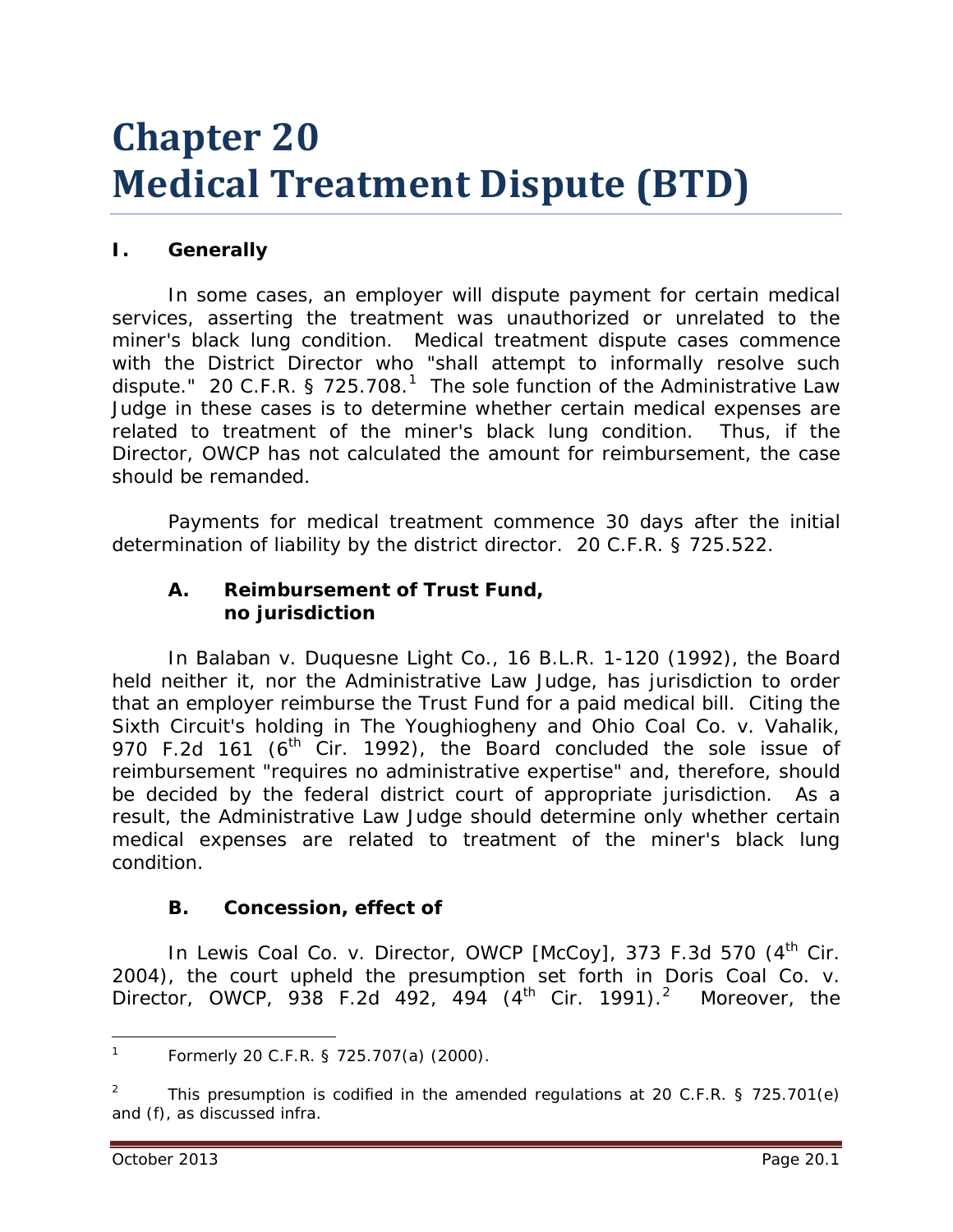Administrative Law Judge properly found the company was responsible for medical expenses related to treatment of the miner's coal dust-related chronic bronchitis.

Under the facts of the claim, the miner was diagnosed with chronic bronchitis in 1971, and was awarded monthly black lung benefits by the Social Security Administration under Part B of the Act in 1973. The miner later applied for Part C medical benefits under the Black Lung Benefits Reform Act of 1977, Pub. L. No. 95-239, § 11, 92 Stat. 95, 101 (1978), and, in 1981, the company waived its right to contest the claim and conceded the miner was entitled to medical benefits. Years later, however, the company refused to pay for treatment of the miner's chronic bronchitis, arguing the disease was not pneumoconiosis. In rejecting the company's argument, the court held the company's 1981 concession precluded it from asserting that the miner's chronic bronchitis did not constitute compensable pneumoconiosis.

 In *Glen Coal Co. v. Director, OWCP [Seals II],* 77 Fed. Appx. 878 (Oct. 15, 2003)(unpub.), the court noted a 1984 agreement by Employer to pay federal black lung benefits to the miner, which included "reasonable medical charges directly resulting from treatment of the miner's coal workers' pneumoconiosis." The court found this was a concession of *clinical*  and *legal* pneumoconiosis because Employer "did not qualify or limit its 1984 agreement to clinical pneumoconiosis." As a result, Employer was liable for medical expenses related to treatment of the miner's chronic obstructive pulmonary disease.

## **II. Entitlement to a hearing and scope of consideration**

Under the regulations, any party may request a hearing by the Administrative Law Judge, including an interested medical provider (if appropriate). 20 C.F.R. § 725.708(b) and  $(d).$ <sup>[3](#page-1-0)</sup> The scope of consideration is limited to the dispute of particular medical treatment, not re-adjudication of entitlement to benefits.

The Board holds, where liability for medical benefits is at issue as in a "medical benefits only" case, the hearing process is bifurcated pursuant to 20 C.F.R.  $\frac{1}{5}$  725.708<sup>[4](#page-1-1)</sup> of the regulations, whereby liability for medical benefits is determined prior to reimbursement for particular medical treatment or the resolution of any medical treatment disputes. *Stiltner v. Doris Coal Co.*, 14 B.L.R. 1-116 (1990)(*en banc*), *aff'd in part sub nom*,

<span id="page-1-1"></span><span id="page-1-0"></span><sup>3</sup> Formerly 20 C.F.R. § 725.707(b) and (d) (2000).  $\mathbf{3}$ 

<sup>4</sup> Formerly 20 C.F.R. § 725.701A (2000).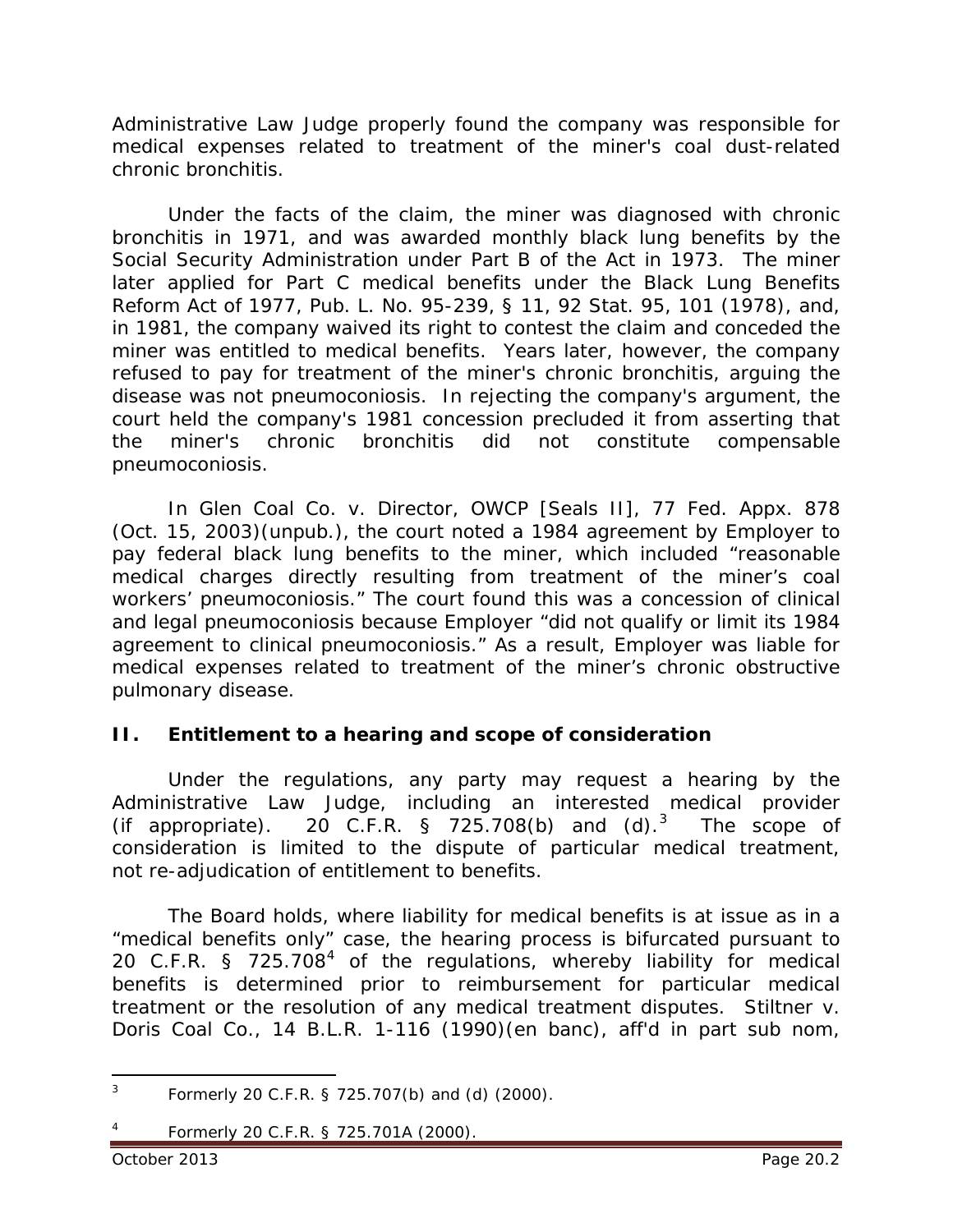*Doris Coal Co. v. Director, OWCP [Stiltner],* 938 F.2d 492 (4th Cir. 1991); *Lute v. Split Vein Coal Co.*, 11 B.L.R. 1-82, 1-84 (1987)(en banc).

For further discussion of medical benefits only proceedings, *see* Chapter 19.

# **III. Treatment related to the miner's black lung condition**

# **A. Burden of persuasion/production**

# **1. For claims filed on or before January 19, 2001**

Because information is within the control of the claimant, it is his or her burden to provide documentation that particular treatment was "for such periods as the nature of the miner's pneumoconiosis and ancillary pulmonary conditions and disability require." Prior to promulgation of the December 2000 amendments to the regulations, there was a split of authority that developed between the Fourth and Sixth Circuits in adjudicating medical treatment disputes. The Fourth Circuit's position was adopted by the Board, and was ultimately codified in the amended regulations.

## **a. Benefits Review Board**

In *Allen v. Island Creek Coal Co.*, 21 B.L.R. 1-1 (1996), *aff'g. on recon.*, 15 B.L.R. 1-32 (1991), Employer argued it should not be required to pay medical bills related to treatment of chronic bronchitis and chronic obstructive pulmonary disease, as these "conditions do not fall within the regulatory definition of pneumoconiosis." The Board held to the contrary, because the claimant is entitled to a presumption that his chronic bronchitis and chronic obstructive pulmonary disease are substantially related to, or aggravated by, the presence of pneumoconiosis, Employer is liable for the medical costs associated with Claimant's treatment for these conditions.

The "presumption" is derived from the Fourth Circuit's decision in *Doris Coal Co. v. Director, OWCP [Stiltner]*, 938 F.2d 492 (4th Cir. 1991), wherein the court held that because "most pulmonary disorders are going to be related or at least aggravated by the presence of pneumoconiosis, when a miner receives treatment for a pulmonary disorder, a presumption arises that the disorder was caused or at least aggravated by the miner's pneumoconiosis, making the employer liable for the medical costs."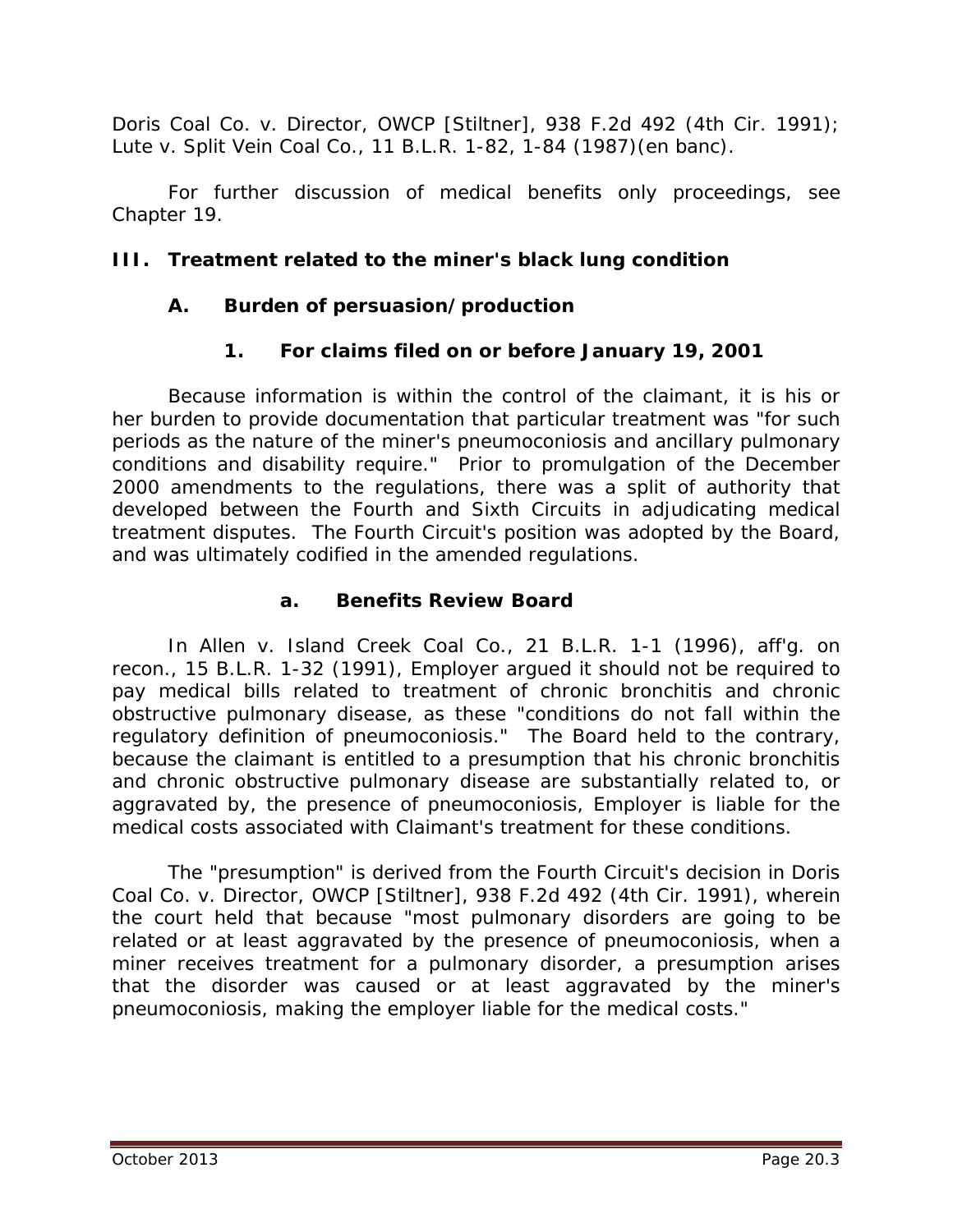#### **b. Fourth Circuit**

In *Doris Coal Co. v. Director, OWCP [Stiltner]*, 938 F.2d 492, 496-97  $(4<sup>th</sup>$  Cir. 1991), because "most pulmonary disorders are going to be related or at least aggravated by the presence of pneumoconiosis, when a miner receives treatment for a pulmonary disorder, a presumption arises that the disorder was caused or at least aggravated by the miner's pneumoconiosis, making the employer liable for the medical costs."

Subsequent to the Sixth Circuit's *Seals* decision, which is discussed *infra*, the Fourth Circuit revisited the issue, and reaffirmed its *Doris Coal* holding. In *Gulf & Western Industries v. Ling*, 176 F.3d 226 (4<sup>th</sup> Cir. 1999), the miner sought payment for medical treatment of pneumoconiosis. Employer maintained the miner was treated for an obstructive lung disorder related to his cigarette smoking history, not pneumoconiosis. Indeed, Employer argued the miner's pneumoconiosis was not severe enough to necessitate the medical treatments for which he sought payment.

The Administrative Law Judge concluded the miner's treatments for shortness of breath were to be paid by the employer as "[s]hortness of breath is a primary symptom of pneumoconiosis." On appeal, the court declined to overrule its prior holding in *Doris Coal*, and it stated the following:

It by no means distorts the truth to postulate that, in the great majority of cases, the disorders and symptoms associated with the miner's disability will closely correspond to those for which he later receives treatment. Even where there is less than perfect identity, however, the threshold creating the entitlement to benefits-that the pulmonary condition treated be merely aggravated by the miner's pneumoconiosis-is low enough to permit a rational conclusion that a particular respiratory infirmity will likely be covered.

Hence, rather than compel the miner to exhaustively document his claim for medical benefits, *i.e.*, requiring him to again laboriously obtain all the evidence that he can that his shortness of breath, wheezing, and coughing are still the result of his pneumoconiosis, we have fashioned the Doris Coal presumption as a shorthand method of proving the same thing. The proof needed is a medical bill for the treatment of a pulmonary or respiratory disorder and/or associated symptoms.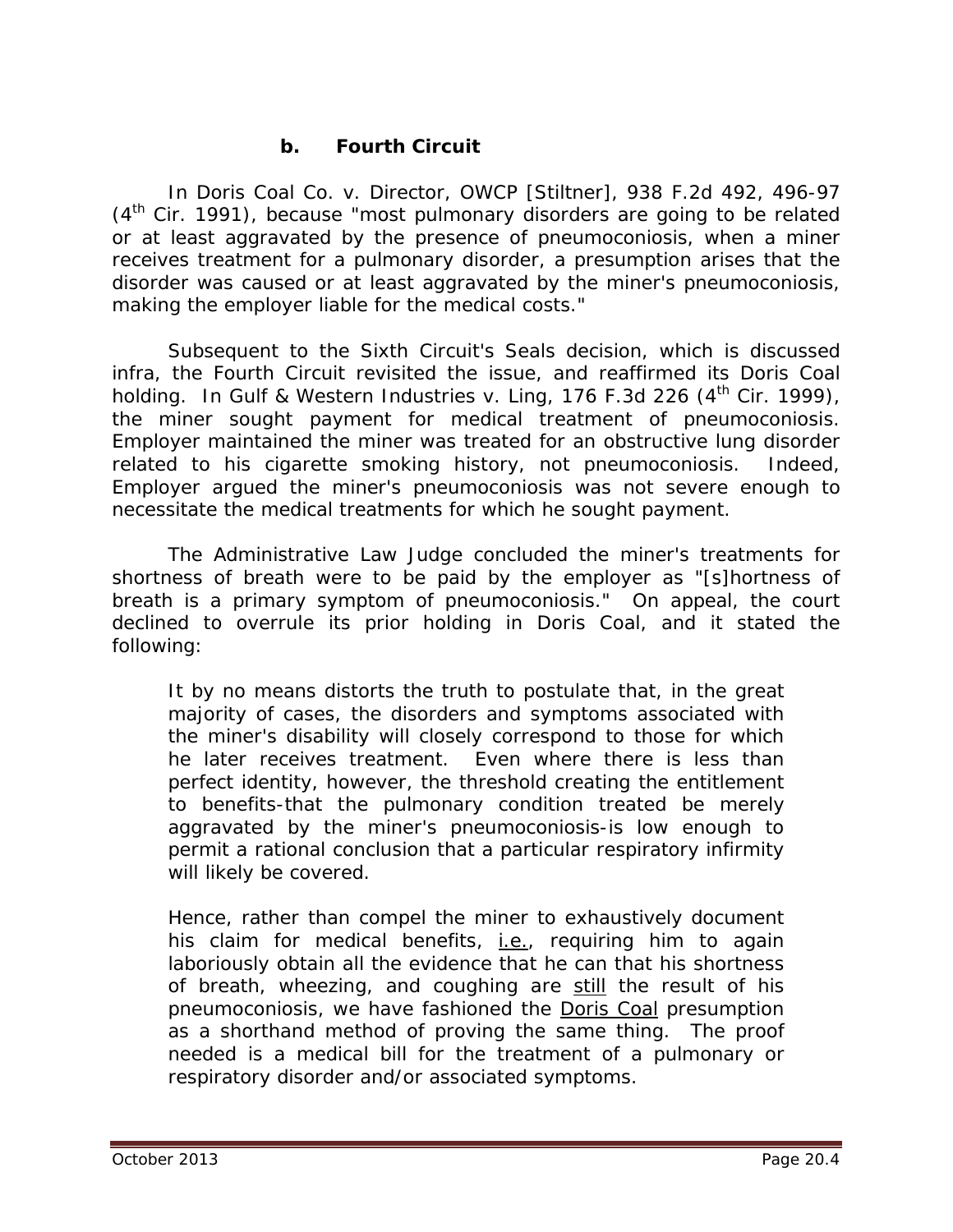Though the miner's burden of proving his claim is not onerous, it does not follow that it is non-existent or that it has somehow been shifted to the employer or its insurer.

The court expressed its disagreement with the Sixth Circuit's holding in *Seals*, noting the miner presented medical bills for treatment of respiratory ailments. Moreover, the physician attributed the miner's breathing difficulties his chronic obstructive pulmonary disease and clinical pneumoconiosis. As a result, the court concluded the *Doris Coal* presumption was properly invoked. The court stated the presumption "remains a valid, rational evidentiary device that serves the important public purpose of facilitating the administrative processing of medical benefit claims by coal miners previously adjudged entitled to disability payments under the BLBA."

Similarly, in *General Trucking Corp. v. Salyers*, 175 F.3d 322 (4<sup>th</sup> Cir. 1999), the Fourth Circuit held the *Doris Coal* presumption may be rebutted if Employer demonstrates: (1) the expenses claimed exceed those necessary to treat a covered pulmonary disorder; (2) the treatment was not for a pulmonary disorder; or (3) the treatment is for a pulmonary disorder unrelated to the coal dust induced disease.

# **c. Sixth Circuit**

Before the Sixth Circuit addressed the issue, the Board applied the Fourth Circuit's *Doris Coal's* presumption in *Seals v. Glen Coal Co.*, 19 B.L.R. 1-80 (1995)(en banc), a claim arising in the Sixth Circuit. In particular, the Board held the "claimant must establish that his medical expenses were necessary to treat his pneumoconiosis and ancillary pulmonary conditions and disability." It was then determined that a physician, who opined the miner did not have occupational pneumoconiosis, was "contrary to the spirit of the Act in that a final determination of entitlement to medical benefits precluded raising the basic issues of entitlement." The Board concluded, under the *Doris Coal's* presumption, the party opposing entitlement carries the burden of establishing that the miner's pulmonary-related medical bills were not for the treatment of his pneumoconiosis.

On appeal, in *Glen Coal Co. v. Seals*, 147 F.3d 502 (6th Cir. 1998), the Sixth Circuit overruled the Board decision to hold a claimant is not entitled to a rebuttable presumption that the miner's pulmonary or respiratory medical treatment is related to his or her coal workers' pneumoconiosis. The Sixth Circuit acknowledged its departure from the Fourth Circuit's holding on the issue in *Doris Coal Co. v. Director, OWCP*, 938 F.2d 492 (4<sup>th</sup> Cir. 1991) (a miner who is found totally disabled due to pneumoconiosis is entitled to a rebuttable presumption that his pulmonary and respiratory medical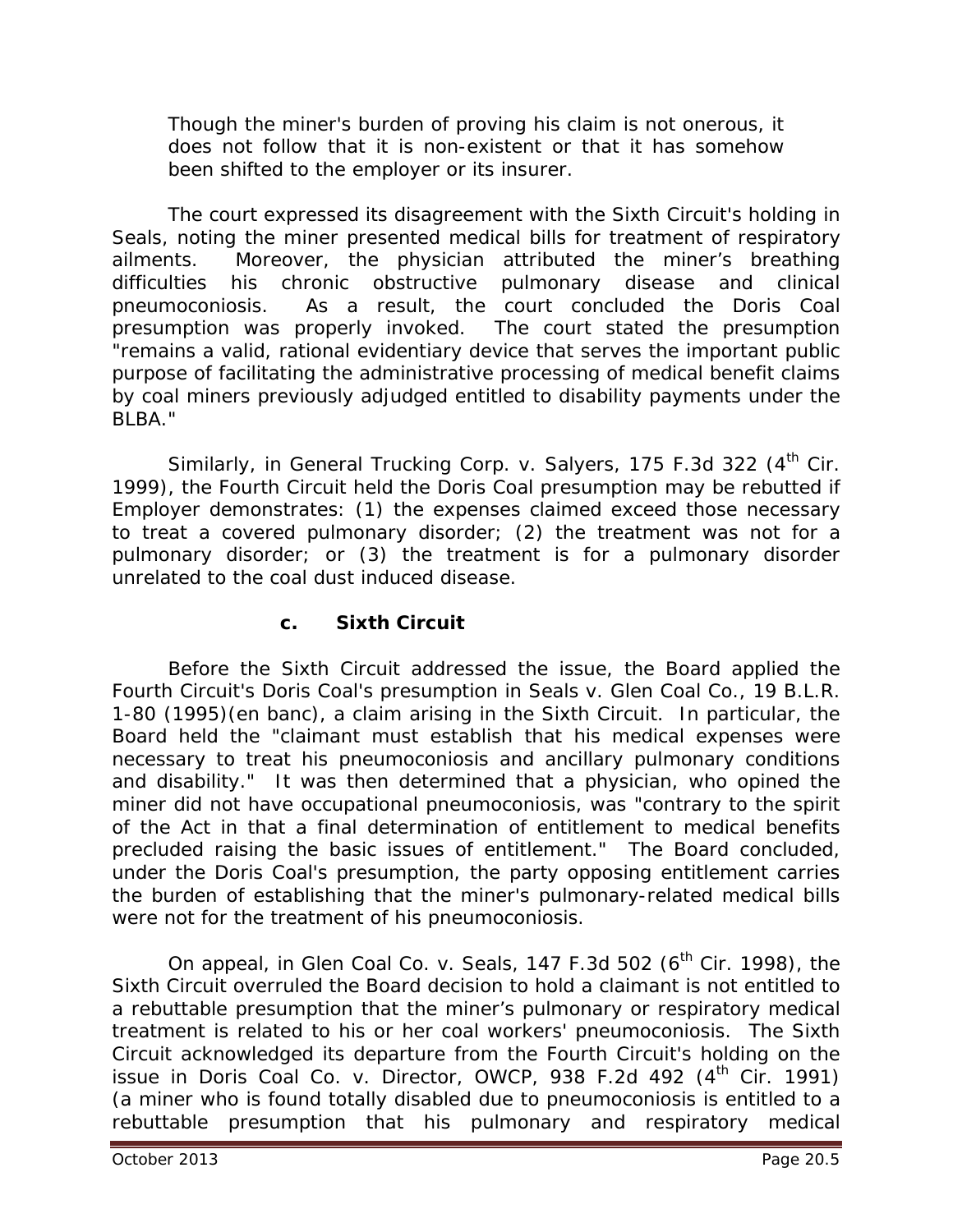treatment is related to this condition). The Sixth Circuit stated the following:

We hold that the *Doris Coal* presumption (does not violate § 7 because it) merely reallocates the burden of production, and does not affect the burden of proof. The effect of the *Doris Coal* presumption is to find that where there is a stage one determination that the claimant is totally disabled due to pneumoconiosis, then in stage two the claimant does not have to come forward with any additional evidence to provide that his medical bills are related to his pneumoconiosis; instead, the employer/carrier must come forward with evidence to prove that his medical bills are not related to his pneumoconiosis.

**. . .**

The claimant still must satisfy the trier of fact that the bills are related, but the claimant is relieved of the requirement of producing additional evidence of this relationship.

The court concluded, however, the rebuttable presumption created in *Doris Coal* is not consistent with the purpose of the Black Lung Benefits Act. Citing to the Supreme Court's decision in *Director, OWCP v. Greenwich Collieries [Ondecko]*, 512 U.S. 267 (1994), the circuit court found the decision "suggest[ed]" that the Act "was intended to be applied with uniformity which could be destroyed if the door is suddenly opened to the creation of judicial presumptions." The court further noted such a presumption may "open the door to fraud in the preparation of medical bills."

## **2. For claims filed after January 19, 2001**

Subsections 725.701(e) and (f) have been added under the amended regulations, which codify the Fourth Circuit's *Doris Coal* presumption:

(e) If a miner receives a medical service or supply, as described in this section, for any pulmonary disorder, there shall be a rebuttable presumption that the disorder is caused or aggravated by the miner's pneumoconiosis. The party liable for the payment of benefits may rebut the presumption by producing credible evidence that the medical service or supply provided was for a pulmonary disorder apart from those previously associated with the miner's disability, or was beyond that necessary to effectively treat a covered disorder, or was not for a pulmonary disorder at all.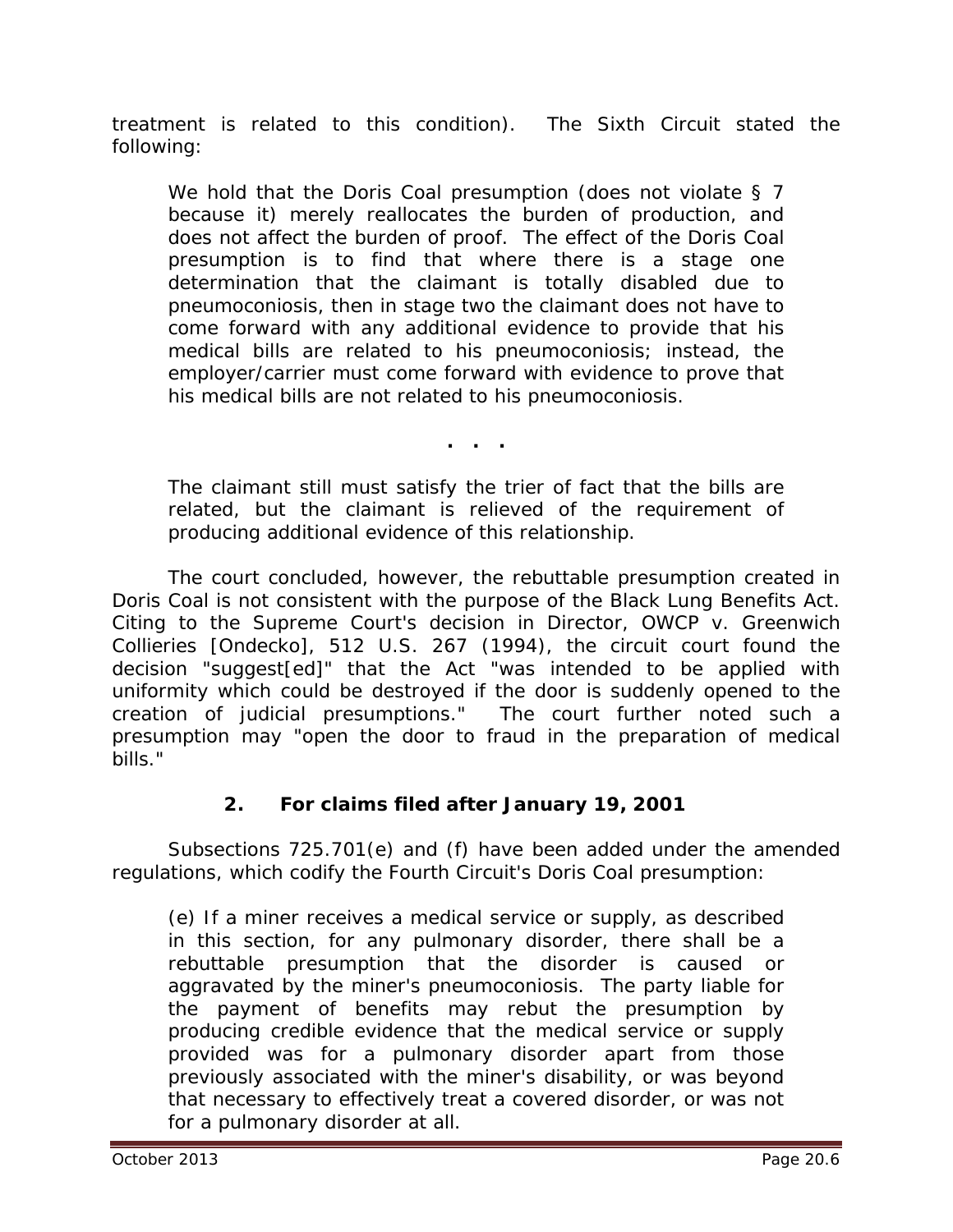(f) Evidence that the miner does not have pneumoconiosis or is not totally disabled by pneumoconiosis arising out of coal mine employment is insufficient to defeat a request for coverage of any medical service or supply under this subpart. In determining whether treatment is compensable, the opinion of the miner's treating physician may be entitled to controlling weight pursuant to § 718.104(d). A finding that a medical service or supply is not covered under this subpart shall not otherwise affect the miner's entitlement to benefits.

20 C.F.R. § 725.701(e) and (f).

These regulatory provisions were applied in *Harris v. Shamrock Coal Co.*, BRB No. 09-0164 BLA (Nov. 19, 2009) (unpub.). In this medical treatment dispute claim, the Administrative Law Judge properly concluded Employer failed to rebut the presumption at 20 C.F.R. § 725.701(e). Notably, the Administrative Law Judge accorded Dr. Caffrey's opinion little weight as he "addressed only whether the miner had pneumoconiosis and not whether the miner's medical bills were related to treatment for pneumoconiosis." Similarly, Dr. Broudy's opinion was of little probative value because he "improperly questioned whether the miner had pneumoconiosis and whether the miner was totally disabled due to pneumoconiosis." Moreover, Dr. Broudy's report "improperly focuse[d] on whether the treatment notes and medical records diagnose[d] pneumoconiosis." Finally, Dr. Fino's report was accorded little weight since it was "based on inadequate information." Notably, Dr. Fino "reviewed only cursory descriptions of [the] miner's medical expenses, which included no explanations for why the tests and procedures were performed."

#### **a. Amendment applied in Sixth Circuit**

In *Cornett v. Arch of Kentucky, Inc.*, BRB No. 01-0276 BLA (Nov. 28, 2001) (unpub.), a case arising in the Sixth Circuit, the Board upheld retroactive application of the amended medical treatment dispute regulations at 20 C.F.R. § 725.101(e) to determine whether the miner's medical bills were related to his respiratory impairment arising from coal dust exposure. Employer argued the regulations adopted the Fourth Circuit's presumption set forth in *Doris Coal Co. v. Director, OWCP [Stiltner]*, 938 F.2d 492  $(4^{th}$  Cir. 1991), which was specifically rejected by the Sixth Circuit in *Seals v. Glen Coal Co.*, 147 F.3d 502 (6<sup>th</sup> Cir. 1998).

Citing to the district court's ruling in *United Mining Ass'n. v. Chao*, 160 F.Supp.2d 47 (D.D.C. 2001), the Board upheld the validity of the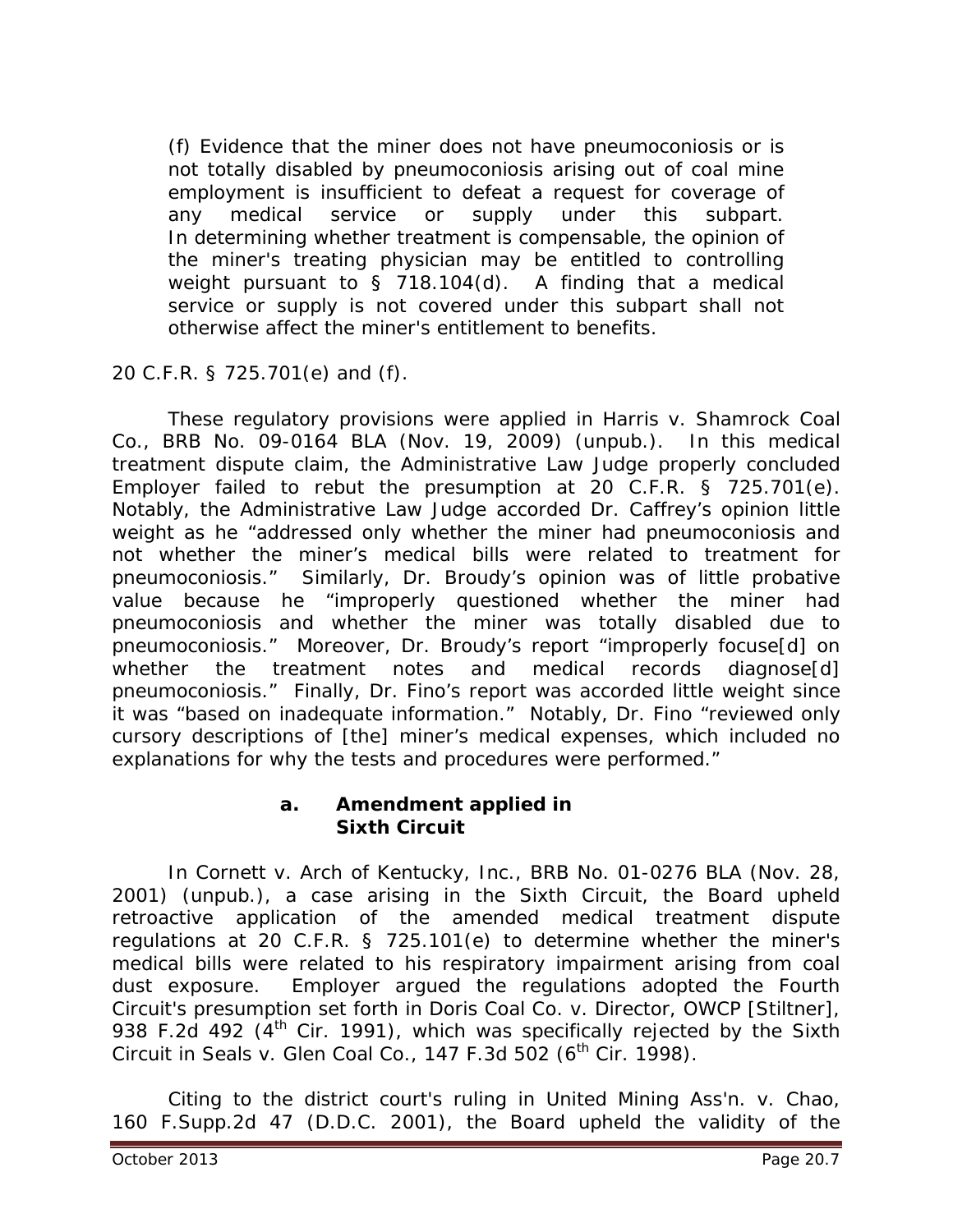revised regulation at 20 C.F.R. § 725.701. The Board further noted Employer's burden to defend against the "compensability of the disputed expenses" has not been altered.

Turning to the merits of the case, the Administrative Law Judge properly found the miner's hospitalization was related to his coal dust induced lung disease, notwithstanding the fact that the medical records did not specifically "reflect treatment for pneumoconiosis." The Administrative Law Judge noted the miner's chronic obstructive pulmonary disease and chronic bronchitis were related to coal dust exposure and, therefore, because his hospitalization records reflected treatment for such conditions, the costs were compensable. Moreover, it was proper to give little weight to Dr. Branscomb's opinion that the medical expenses were not compensable because the opinion was premised on a finding that the miner did not suffer from legal pneumoconiosis.

# **b. Lung transplant**

In *Kenner v. Tennessee Consolidated Coal Co.*, 22 B.L.R. 1-287 (2003), the Administrative Law Judge concluded the miner was entitled to reimbursement for costs associated with a lung transplant. The Board upheld the Administrative Law Judge's ruling that statutory and regulatory provisions, which require that Employer furnish all medical treatment for conditions arising out of coal mine employment, are controlling over the Department of Labor's Provider Manual excluding organ transplants from coverage. The Board concluded the Manual does not "rise to the level of interpretive rules or formal policy." Rather, the Manual contains "informal, instructional guidelines," which do not have the "force and effect of law, and the fact-finder has discretion to determine based on the facts of each case, whether or not a lung transplant constitutes a covered procedure under the Act and the regulations."

However, the Board remanded the case on grounds that Employer was entitled to a hearing "on the contested issue of whether the miner's lung transplant was reasonable and necessary to treat the miner's pneumoconiosis pursuant to the standard enunciated in *Glen Coal Co. v. Seals*, 147 F.3d 502 (6<sup>th</sup> Cir. 1998) since the case arose in the Sixth Circuit.

## **B. Treatment of respiratory and non-respiratory conditions**

With regard to separating items of a respiratory (as opposed to non-respiratory) nature, the Board in *Stiltner* held it is within the Administrative Law Judge's discretion as the trier-of-fact to evaluate the evidence. Here, the Board noted it is "impractical to apportion the time spent by the physician in treating respiratory, as opposed to non-respiratory,